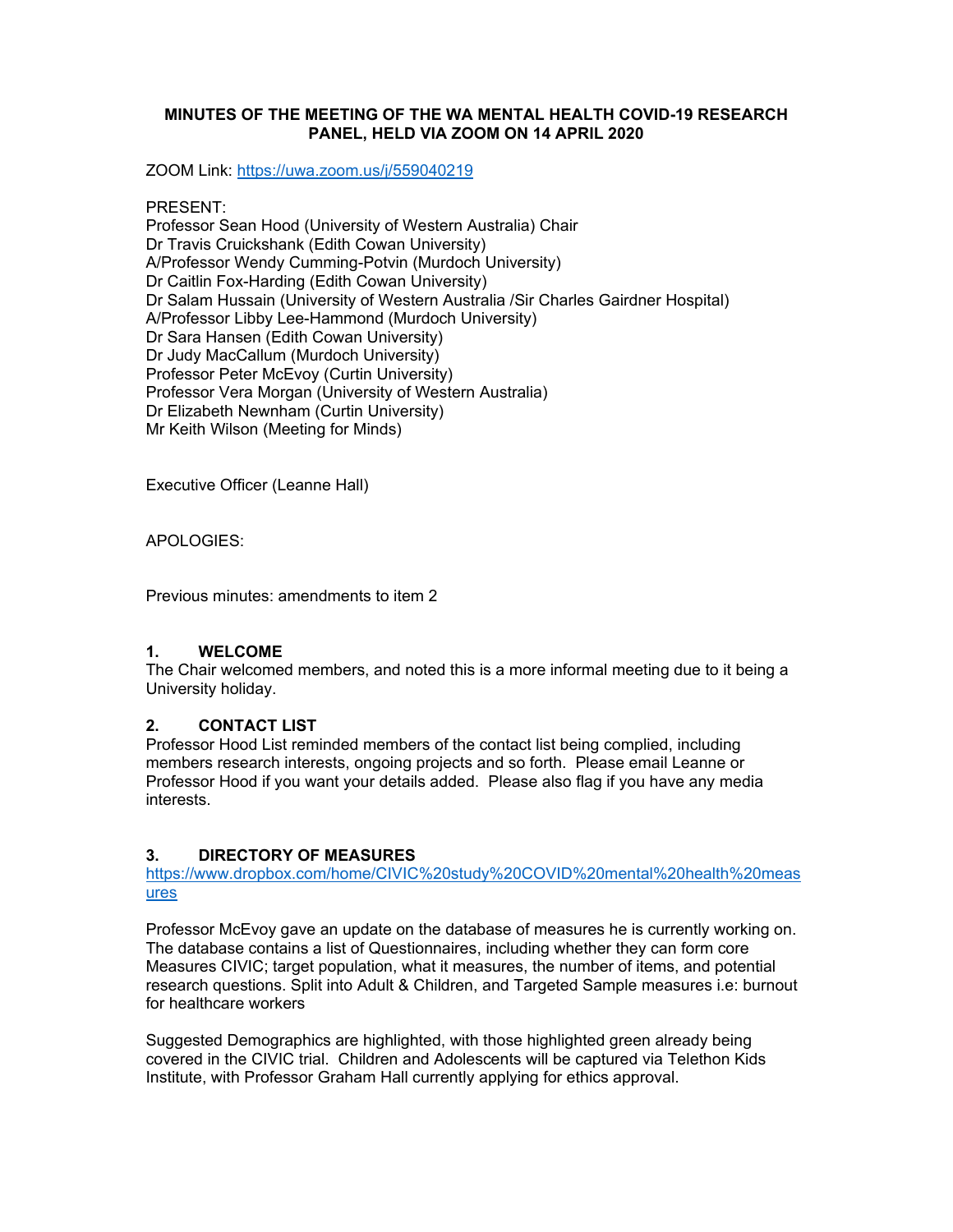Timings: ethics approval is already given via CIVIC for weeks 2, 4, 6, 8, 10, 12, 6 months, 12 months and Annual. Aiming to spread measures across the first four weeks, with a suggested frequency to spread out the number of items per week.

Professor McEvoy recommended using Baseline DASS, as it is also being used by the Busselton Cohort and some of the CIVIC trials, so will be useful to track population level changes; however, going forward the PHQ-9 and GAD-7 would be better options.

Dr MacCallum commented on the appropriateness of the context of measures such as resilience, as they were not written for periods of social isolation. Also suggested burnout questionnaires for teachers.

A/Professor Cumming-Potvin queried whether the gender demographics were open-ended or binary, and also recommended surveys that could be useful in the LGBTIQ+ space. Professor McEvoy confirmed that yes the demographics do include non-binary gender questions.

Professor Hood suggested adding a column to the questionnaire tab to clarify the domain each questionnaire covers, in order to assist with selection.

A/Professor Lee-Hammond queried whether there would be any issues regarding accessing data collected via CIVIC, and sharing it for analysis and publication in other studies.

Professor Morgan and Dr Cruickshank queried whether physical exercise/lifestyle factors are being collected. Dr Cruickshank commented that he is working with Dr Fox-Harding to find a suitable short measure to cover these aspects (i.e.: IPAQ, SIMPAQ). Professor Morgan commented that Professor Anna Waterreus was involved with the development of the SIMPAQ, and that it was particularly developed for people with mental illness.

#### **ACTION:**

Professor Hood to clarify Data Access with WAHTN / CIVIC Professor McEvoy to contact Professor Reid to clarify whether Physical Activity measures are already being captured in CIVIC.

## **4. WORKING GROUPS**

Professor Hood has added two suggested Working Groups to the Contact List, with CIVIC being the primary, over-arching group. The second group is Workforce, covering both Health and Education.

A/Professor Lee-Hammond advised members that she is keen to work across campuses/disciplines looking into workforce issues, and is trying to ascertain interest from other members. Professor's Hood and McEvoy, and Dr Newnham all expressed an interested, as well as Dr Cruickshank, whose group is interested at looking at not-for-profit providers and those looking after people with chronic medical conditions in the community. A/Professor Lee-Hammond would also like to explore access to collecting data from indigenous communities.

Mr Wilson flagged peer workforce mental health aspects.

#### **ACTION:**

A/Professor Lee-Hammond appointed the Educational Co-Lead of the CoVID Workforce Working group. Dr Lee-Hammond will contact interested/potential members and set up a sub-group meeting, to be held 9.30am each Tuesday after the main meeting.